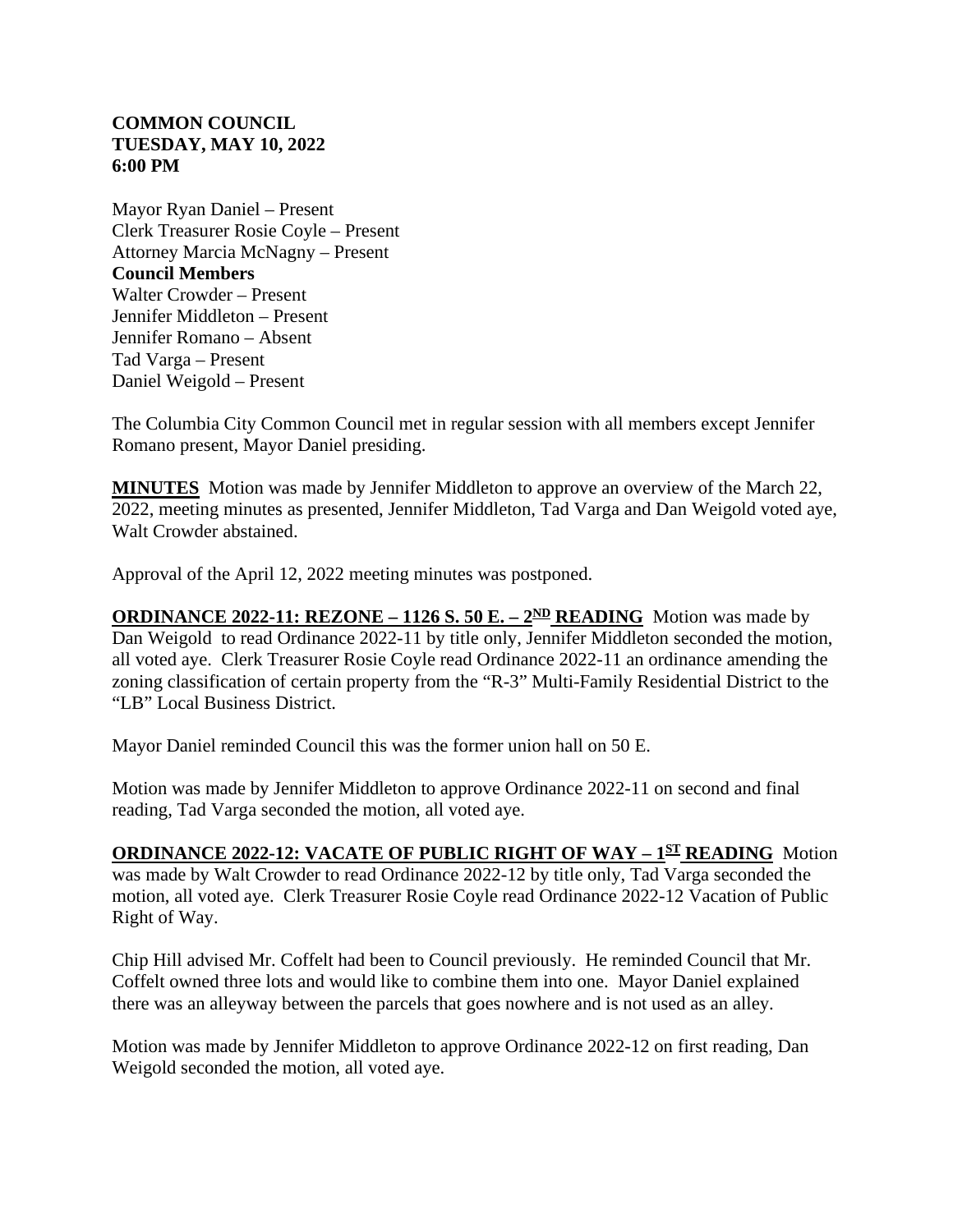**COMPLIANCE WITH STATEMENT OF BENEFITS – DOT AMERICA** Mayor Daniel reviewed DOT America's Compliance with Statement of Benefits for the Real Property from 2014, Personal Property from 2014, Real Property from 2017 and Personal Property from 2017.

Motion was made by Tad Varga to find DOT America in compliance and grant an additional year of abatement for their 2014 Real Property, 2014 Personal Property, 2017 Real Property and 2017 Personal Property, Dan Weigold seconded the motion, all voted aye.

**ORDINANCE 2022-13: GOLF CARTS AND UTV'S - 1<sup>ST</sup> READING** Motion was made by Jennifer Middleton to read Ordinance 2022-13 by title only, Dan Weigold seconded the motion, all voted aye. Clerk Treasurer Rosie Coyle read Ordinance 2022-13 an ordinance amending Chapter 73 of the City of Columbia City Code of Ordinances.

Attorney McNagny reported the Ordinance Committee decided to not do a separate UTV ordinance. She explained there were a few slight changes to the golf cart ordinance and so the thought was to combine the two but the UTV portion was all new. She shared they tried to simplify and make it more straightforward than what was originally looked at.

Rosie Coyle noted there were no permits or charges for the UTV's.

Gary Parrett explained UTV's have to be registered through the State of Indiana so we could not double dip and charge again. He shared the committee made the decision to not have City inspections on them since they have to comply with all State laws, rules and regulations anyway.

Walt Crowder confirmed the BMV would inspect the UTV's. Chief Parrett advised the UTV has to be registered through the BMV. Mayor Daniel questioned how often the registration period was. Chief Parrett thought it to be every  $2 - 3$  years. Mayor Daniel confirmed the officers would be able to pull up the registrations much like cars. Chief Parrett advised that was correct and the registration has to be carried in the vehicle.

Walt Crowder questioned what a UTV was. Chief Parrett shared it was also referred to as a sideby-side; doors, seatbealts, steering wheel, 4 wheels. Attorney McNagny advised there was a definition in the ordinance. Chief Parrett noted they did not want 4-wheelers and dirt bike motorcycles as being allowed. He shared multiple ordinances from other communities were reviewed to make our own.

Motion was made by Dan Weigold to approve Ordinance 2022-13 on first reading, Tad Varga seconded the motion, all voted aye.

**ELECTRIC RATE DECREASE: ORDINANCE 2022-14 1ST READING** Motion was made by Jennifer Middleton to read Ordinance 2022-14 by title only, Tad Varga seconded the motion, all voted aye. Clerk Treasurer Rosie Coyle read Ordinance 2022-14 an ordinance amending the Rates Charges for the City of Columbia City Municipal Electric Utility.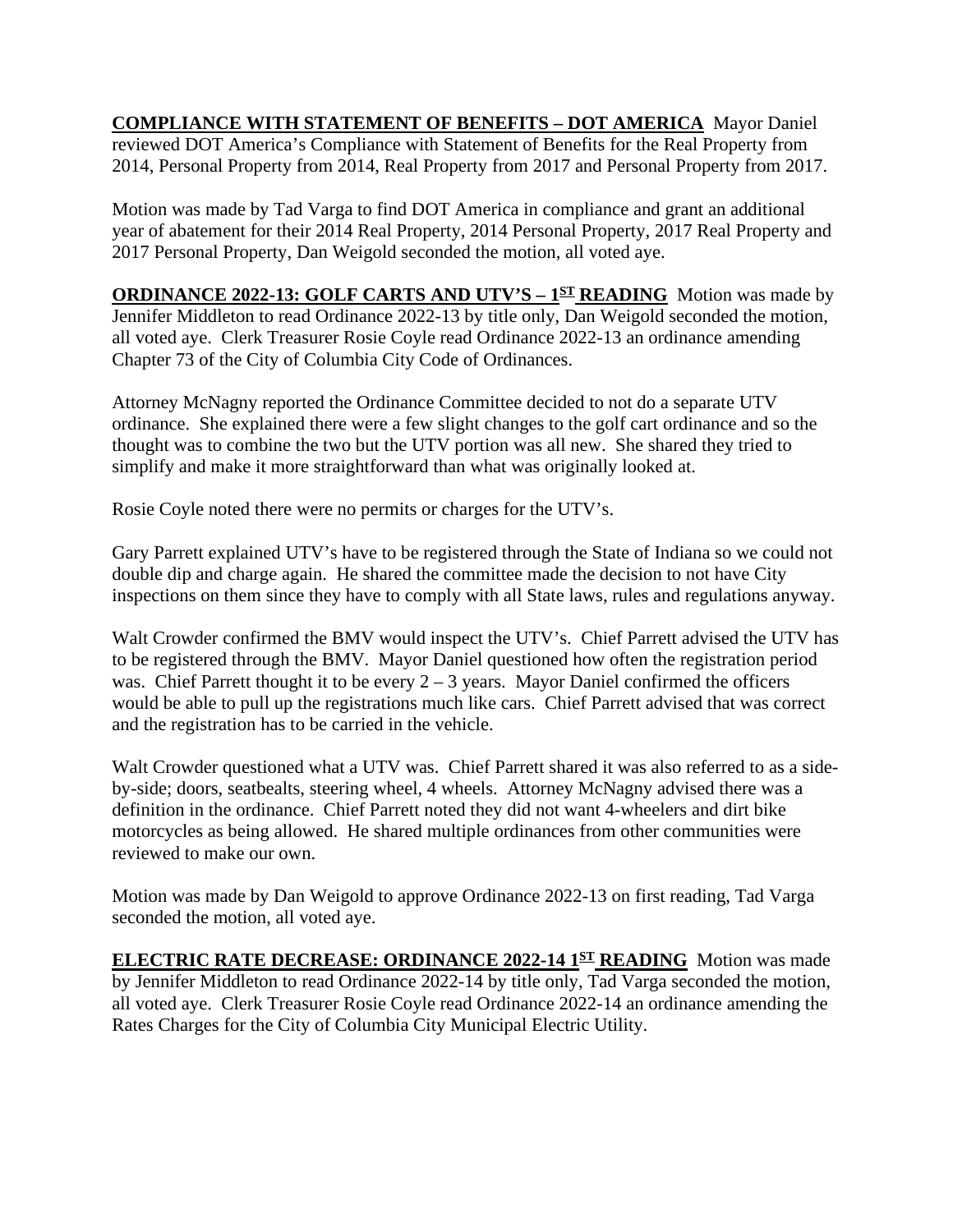Rosie Coyle explained the electric and water utilities currently have to pay gross income tax on the sale of utilities, which is 1.4% of our revenues. She shared the legislature has now decided to do away with that tax, so we have to lower our electric and water rates by 1.4%.

Tad Varga questioned if we were required to do this. Mayor Daniel advised we were. He explained this was really a pass through meaning we collect from the residents and then pay it to the State. He shared we effectively were not necessarily loosing revenue, but the State was losing that tax revenue. He shared the Indiana General Assembly passed HB 1002 that repeals the Indiana Utility Receipts Tax so utility customers will experience a decrease in their taxes. It was noted this becomes effective July 1.

Motion was made by Jennifer Middleton to approve Ordinance 2022-14 on first reading, Tad Varga seconded the motion, all voted aye.

**WATER RATE DECREASE: ORDINANCE 2022-15 1ST READING** Motion was made by Jennifer Middleton to read Ordinance 2022-15 by title only, Walt Crowder seconded the motion, all voted aye. Clerk Treasurer Rosie Coyle read Ordinance 2022-15 an ordinance amending the Rates Charges for the City of Columbia City Municipal Water Utility.

Mayor Daniel explained this was for a decrease in water rates because of the repeal by the Indiana General Assembly, HB 1002, appealing the Indiana Utility Receipts Tax having a direct impact on our utility customers.

Motion was made by Jennifer Middleton to approve Ordinance 2022-15 on first reading, Walt Crowder seconded the motion, all voted aye.

## **ORDINANCE 2022-16: SUPPLEMENT TO THE CODE OF ORDINANCES – 1ST**

**READING** Motion was made by Jennifer Middleton to read Ordinance 2022-16 by title only, Dan Weigold seconded the motion, all voted aye. Clerk Treasurer Rosie Coyle read Ordinance 2022-16 an ordinance enacting and adopting a supplement to the Code of Ordinances for the City of Columbia City, Indiana and declaring an emergency.

Motion was made by Walt Crowder to approve Ordinance 2022-16 on first and final reading and declaring an emergency, Tad Varga seconded the motion, all voted aye.

**DEPARTMENT REPORTS** Chip Hill – update on Westgate project, planted flowers in Ohki Alley, bike racks should be installed downtown this week, dog waste stations installed. **Terry Wherry** – replacing firewall, update on free Wi-Fi project. **Shawn Lickey** – Tree Board trees all removed and starting stump grinding, changing out poles, financials were looking better, looking to try and hire to fill open position. **Gary Parrett** – Officer Cook returned from firearms instructors training, update on hiring process, held department meeting, new dispatchers were doing a good job, update on West Van Buren street closure for sewer repair. **Mike Cook** – Board approved force main agreement, engineering work and repairs needed on CSO 19, requested permission to move the left over ARP funds from the force main project to the CSO 19 bank stabilization project – Motion was made by Tad Varga to approve the request, Dan Weigold seconded the motion, all voted aye. **Mark Green** – busy with baseball  $\&$  softball games,